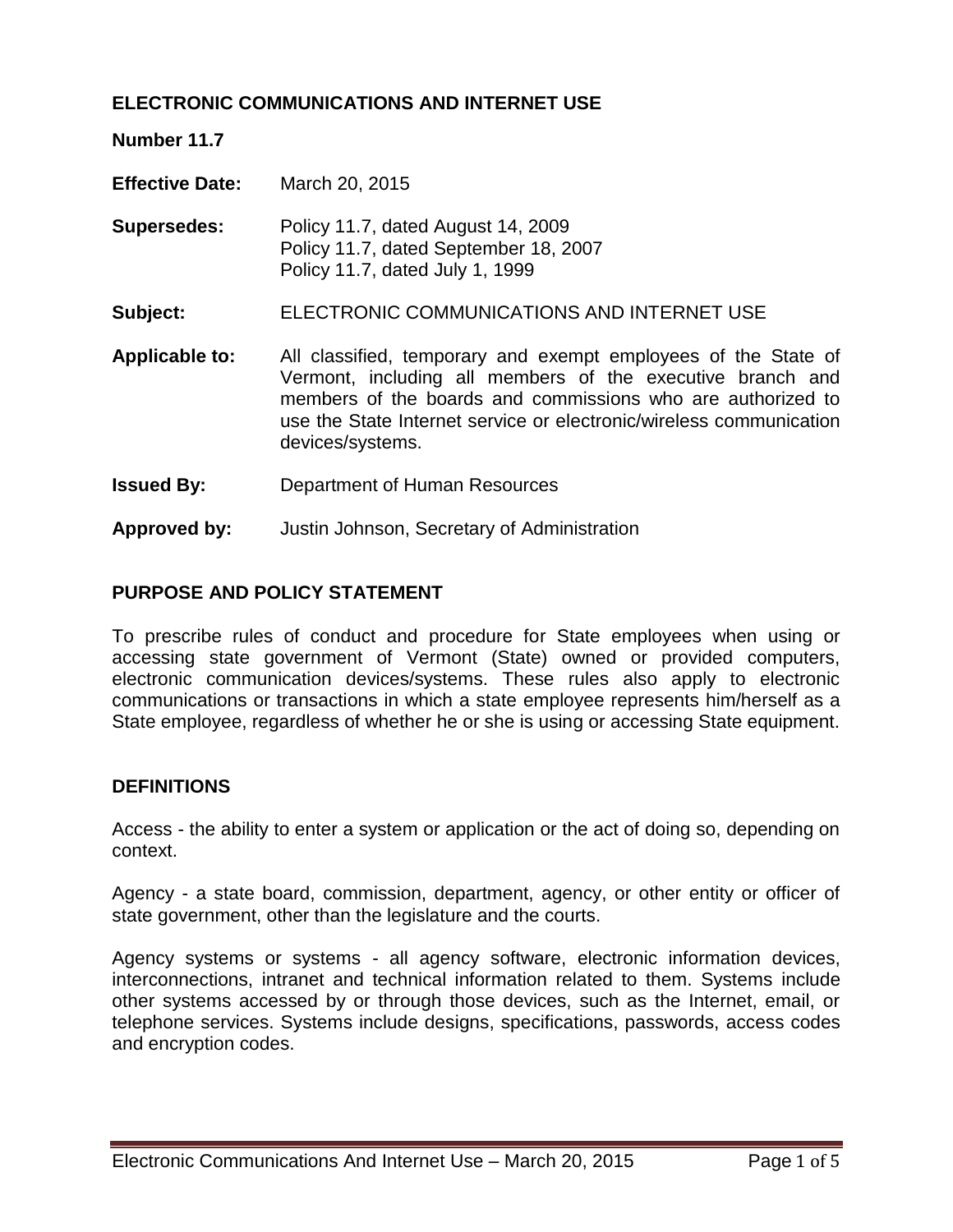Control - the power held by the Agencies to grant or deny access to all agency systems and the agency's power to trace, review, audit, access, intercept, block, restrict, screen, delete, recover, restore, publish or disclose any information at any time without notice. Electronic/wireless communication devices or electronic/wireless devices - includes but is not limited to: cellular phones, Blackberries, personal digital assistants (PDAs), and other such mobile devices used to access electronic mail, telephone, and Internet service.

Information - information of any kind, used in any way, in agency systems. Examples include messages, communications, emails, files, records, recordings, transmissions, signals, programs, macros, and data.

# **POLICY**

The State purchases computers, electronic/wireless devices, and Internet services for use by Agencies to meet the operational and programmatic needs of their units. This policy provides guidelines for acceptable access and use, and prohibits any use of systems, the Internet, or electronic or wireless device, by State employees that violates Federal or State laws or regulations.

As defined by this policy, systems and information are State property. Each agency has full control and access as defined above. All systems and information therein are, and shall remain, the property of each agency, subject to its sole control. Each agency owns all legal rights to control, transfer, or use all or any part or product of its systems. All uses must comply with this policy. Nothing in this policy shall be construed to abridge any rights of an agency to control its systems, their uses or information. *This policy does not impair the right and obligation of Agencies to limit access to systems and records that contain information that is subject to any statutory, regulatory, or common law privilege or obligation to limit access, nor does it alter any agency's rights or obligations under the Vermont public records law (1 V.S.A. § 315, et seq.).* 

# **Authorized Limited Personal Use**

Internet, electronic and wireless communication devices and services, and email capabilities are resources to facilitate the work of State government. This policy provides for use by authorized State employees that is consistent with **Personnel Policies and Procedures**, Number 5.6, entitled "Employee Conduct," which states that employees shall not use or attempt to use State personnel, property, or equipment for their private use or for any use not required for the proper discharge of their official duties. That policy has been interpreted to allow a limited degree of personal use of State telephones for private calls when such use meets certain guidelines. Similar allowances will be applied to Internet, electronic and wireless communication devices and services, and email capabilities where personal use meets all of the following tests. No such use will be allowed where any of the following is not met: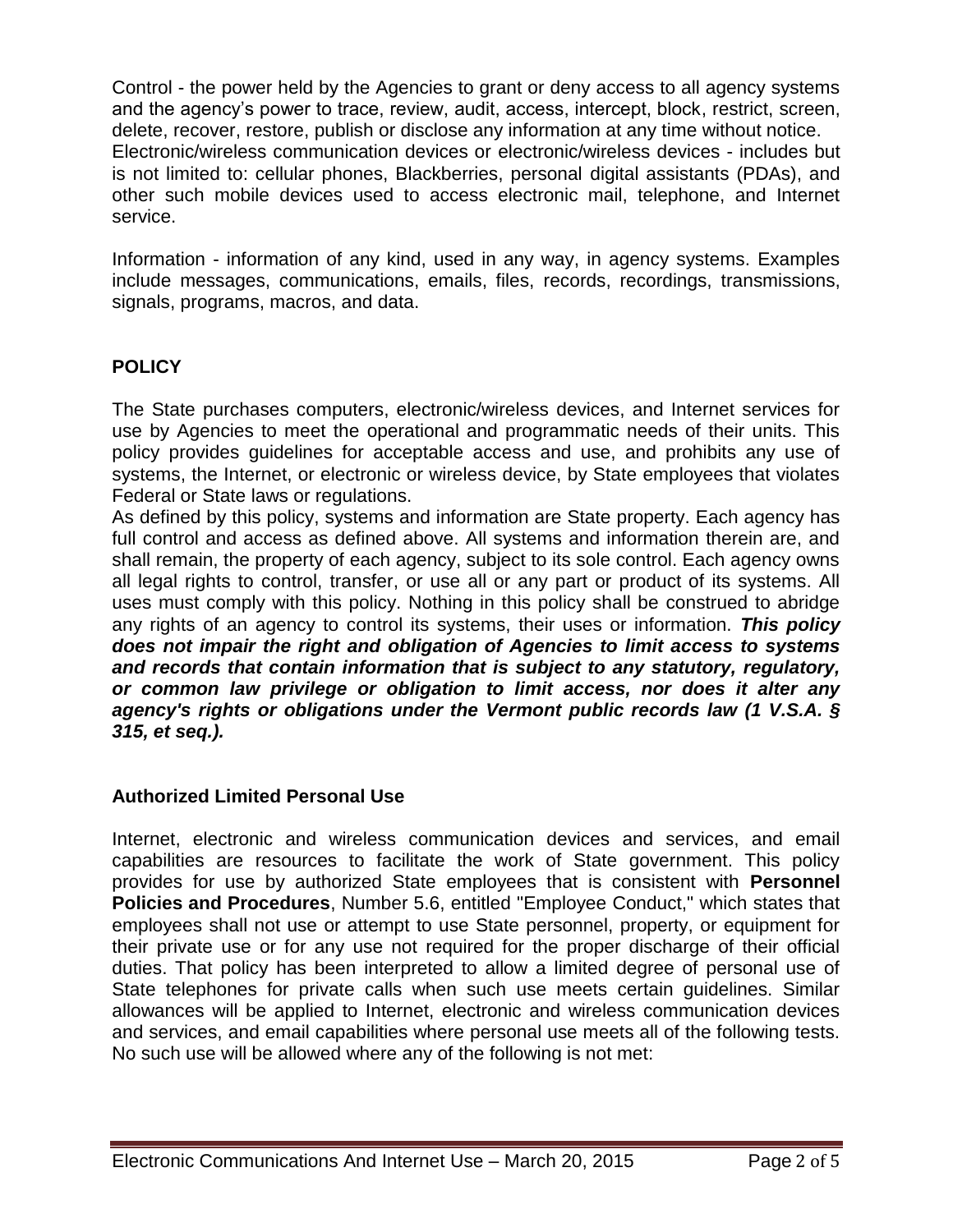- $\div$  The user must be authorized to use the equipment by management. Managers will exercise reasonable discretion in determining which employees will be denied personal use of Internet or electronic and wireless communication devices and services, including when such use is denied because of abuse or violation of this policy.
- $\cdot$  The use must not interfere with an employee's performance of job duties.
- The use must not impose a burden on State resources as a result of frequency or volume of use.
- $\cdot$  The use must not otherwise violate this policy, including the prohibition on visiting sites that include potentially offensive or disruptive material. The fact that the use occurs in a private setting or outside of scheduled work hours does not affect this prohibition.

# **RULES FOR USE OF SYSTEMS OR INTERNET SERVICES**

1. Employees with access to systems or the Internet have the responsibility not to disclose their access codes or passwords.

2. Employees are expected to use state-provided systems for state business. Employees with access to a state email account must use their state email account for state business. Employees with state email accounts shall not routinely use personal email accounts to conduct state business unless such use of the employee's personal account is reviewed by the Department of Information and Innovation and approved by the Secretary of Administration. Any use of a non-state-provided system for state business must comply with the State of Vermont's Information Security Policy.

3. Passwords, scramblers or various encryption methods may not be used without agency approval, access and control. No user may attempt to access, copy, forward, delete, or alter the messages of any other user without agency authorization. No agency system may be used to attempt unauthorized access to any information system. No user may use any type of file removal/deletion program on any State computer system without assistance and approval of authorized agency representatives.

4. No employee shall send email that is, or appears to be, sent from another employee's email or that attempts to mask identity. This prohibition does not include email sent with the user's permission that clearly presents the sender's identity.

5. State employees must conform to reasonable professional standards for use of Internet services as detailed in this guideline. This includes a prohibition against any activity that impairs operation of any state computer resource. Such activities include, but are not limited to, sending junk mail such as chain letters, unsolicited commercial email, and/or pyramid schemes, injecting computer viruses or unofficial mass mailings via email. This also includes hacking, which means gaining or attempting to gain unauthorized access to any computers, computer networks, databases, data, or electronically stored information, unless acting within the proper scope of official duties.

6. Employees must be mindful that email messages and other electronic data may be considered public records subject to disclosure under the Vermont Public Records Act (1 V.S.A. § 315, et seq.). In addition, a "public record" is any record produced or acquired in the course of agency business, regardless of whether the record resides in a state-provided system or personal account. 1 V.S.A. § 317(b). Any public record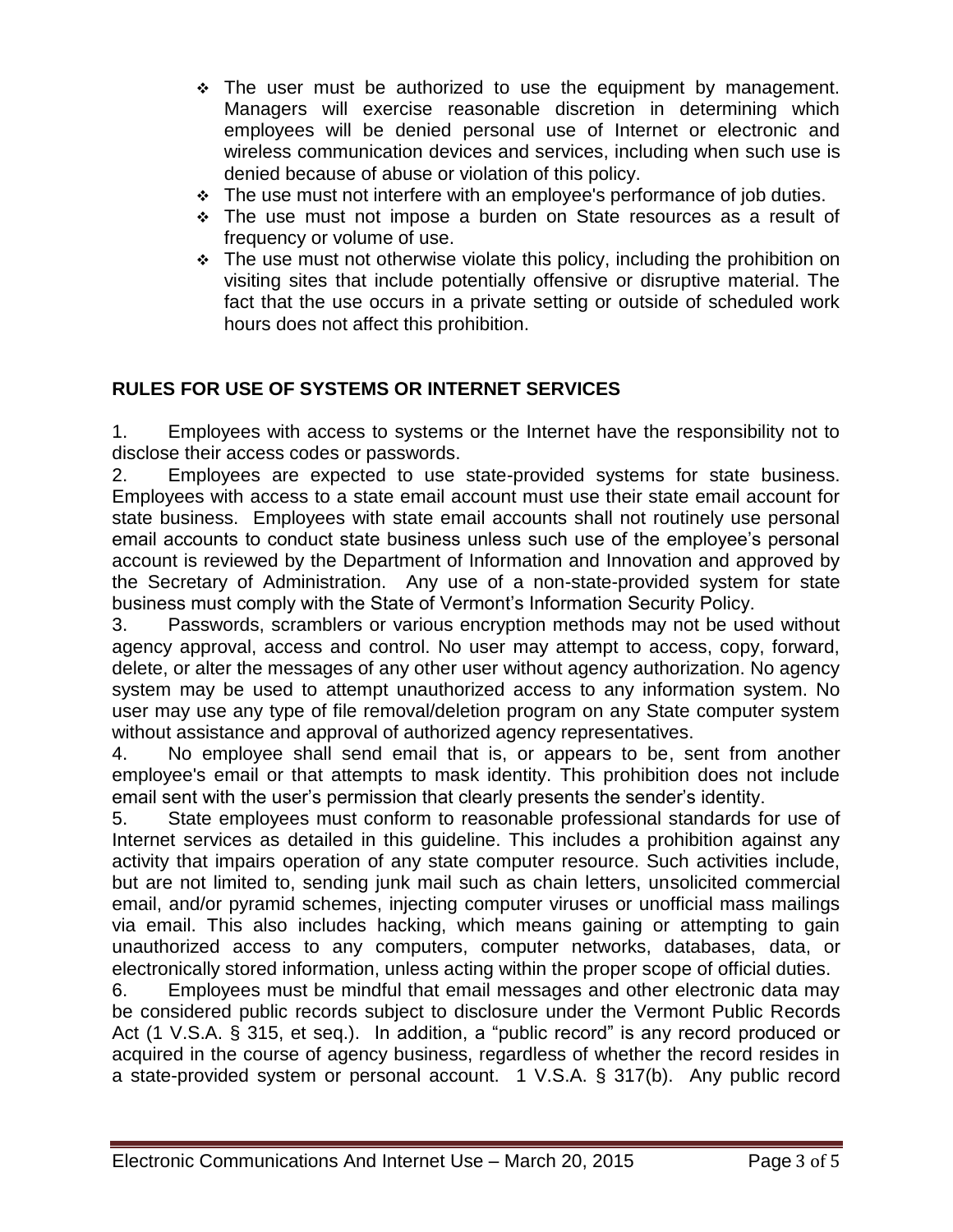contained in a non-state-provided system (email or otherwise) is subject to Vermont's Access to Public Records Act.

7. Employees must respect intellectual property rights at all times when obtaining information over the Internet. Copyrighted or licensed information shall be used only with full legal right to do so.

8. Use of the Internet including email is for State business. The only exception is for personal use that fully complies with the limited personal use described by this policy. The use of peer-to-peer (referred to as P2P) networks such as Napster, Kazaa, Gnutella, Grokster, Limewire, and similar services is prohibited. Any use that is not for State business or authorized limited personal use consistent with this policy may result in revocation of Internet access, other appropriate administrative action, or disciplinary or corrective action.

9. Use of agency systems or printers for offensive or disruptive purposes is prohibited. This prohibition includes profanity, vulgarity, sexual content or character slurs. Any inappropriate reference, regardless of whether presented as a statement, language, image, email signature block, audio file, or in any other way that is reasonably likely to be perceived as offensive or disparaging of others on the basis of race, color, age, gender, sexual orientation, gender identity, religions, national origin or disability is also prohibited.

10. An appointing authority of an agency reserves and may exercise all rights relating to information used in its systems. An agency may trace, review, audit, access, intercept, block, restrict, screen, delete, recover, restore, publish or disclose any information used in its systems subject to relevant policies, laws, and regulations.

11. Agencies have the right to monitor their systems and Internet activities of employees. Monitoring may occur in, but is not limited to, circumstances when there is a reason to suspect that an employee is involved in activities that are prohibited by law, violate State policy or regulations, or jeopardize the integrity and/or performance of the computer systems of State government. Monitoring may also occur in the normal course of network administration and trouble-shooting, or on a random basis using electronic tools designed to monitor Internet usage. Agencies must limit access to reports that may be generated by such programs and ensure that records of Internet usage are disclosed to only their appropriate human resources, management, and investigatory staff unless and until it becomes evidence of employee misconduct in which case it is may be used in the same manner and is subject to the same rules of evidence as any other information that is part of a formal investigation into employee conduct. **Agencies must ensure that systems administrators and technicians involved in monitoring, or who otherwise have access to systems and records that contain information that is subject to any statutory, regulatory, or common law privilege or obligation to limit access, are appropriately trained on any requirements to respect such privilege or confidentiality, and directed to comply with such requirements.**

12. Use of fee-for-service providers is not allowed unless the necessary approvals and funding have been obtained in advance. An employee who obligates an agency to pay for services without prior approval may be held personally liable for those costs and may be subject to disciplinary action up to and including dismissal.

13. Prohibited activities also include, but are not limited to the following: lobbying public officials or asking others to lobby in their behalf, printing and/or distributing information from the Internet that is obscene, potentially offensive, harassing, or disruptive.